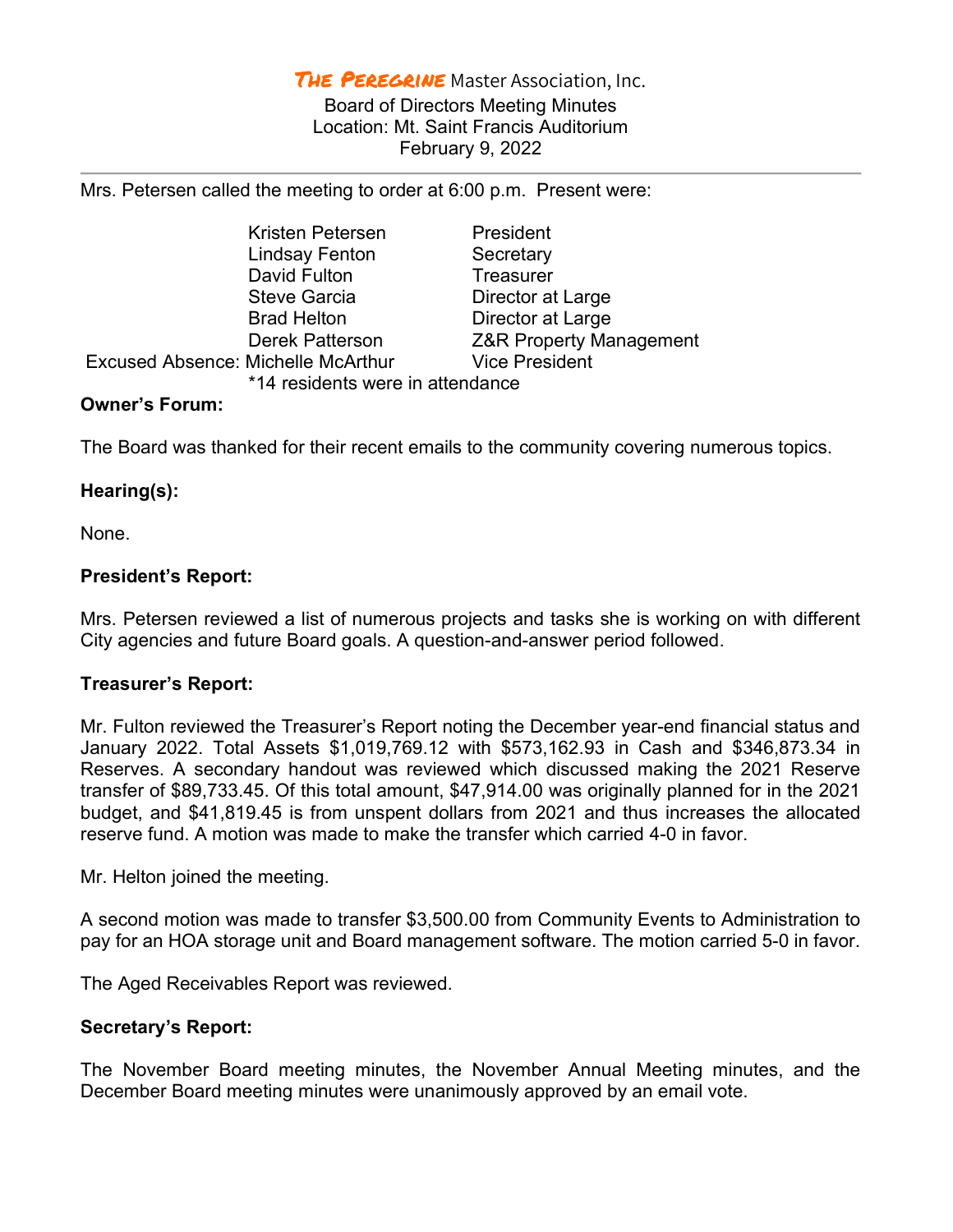# Committee Reports:

Mr. Garcia presented the Safety & Security Report and took questions from the floor.

Mr. Helton presented the Landscaping & Infrastructure Report.

Mrs. Fenton presented the Communications Report and reviewed a new draft Policy for how Association communications will be issued. Discussion followed. A motion was made to approve the Policy, which carried 5-0 in favor. This Policy will update the current Communication Policy and Social Media Policy from 2014.

Mrs. Petersen reviewed the Community Events Report in Mrs. McArthur's absence and the 2022 event dates were approved. It was noted that there will be no Octoberfest event.

- Community Egg Hunt Apr. 9
- Community Garage Sale June 3/4
- Movie in the Park July 15
- Music in the Park Aug. 5
- Turkey Trot Nov. 24

Mr. Flanagan presented the Alpine Glen Report.

The New Owner Welcome Letter was updated.

Mrs. Petersen reviewed a list of all Committee members with some changes being noted. A motion was made to formally approve these Committees for 2022, which carried 5-0 in favor.

## Manager's Report:

Mr. Patterson reviewed the updated Monthly Activity Spreadsheet, which includes owner concerns, ARC approval requests/review times, monthly inspection notices/owner responses, the number of hearings by month, the number of 1st and 2nd violation notices issued each month, homes requesting more time for compliance issues, previous Hearing status, new or possible Hearings, and the extra duty/private security patrol schedule.

The December and January Lawn Care reports were reviewed.

The 2021 year-end Water Usage report was reviewed.

## Old / New Business:

There was discussion about the use of Board member emails once a board member is no longer active. The discussion was based on what options should be considered moving forward and how best to manage email data for the future. This issue was tabled to the March meeting.

The Board reviewed three applications for the vacant Board position, and a motion was made to appoint Mr. Jack Greenfield, which carried 5-0 in favor. His term will expire in November 2022.

Mr. Garcia briefed the members present on the current Wildfire Mitigation Program and the Association's Firewise USA certification. A question-and-answer period followed.